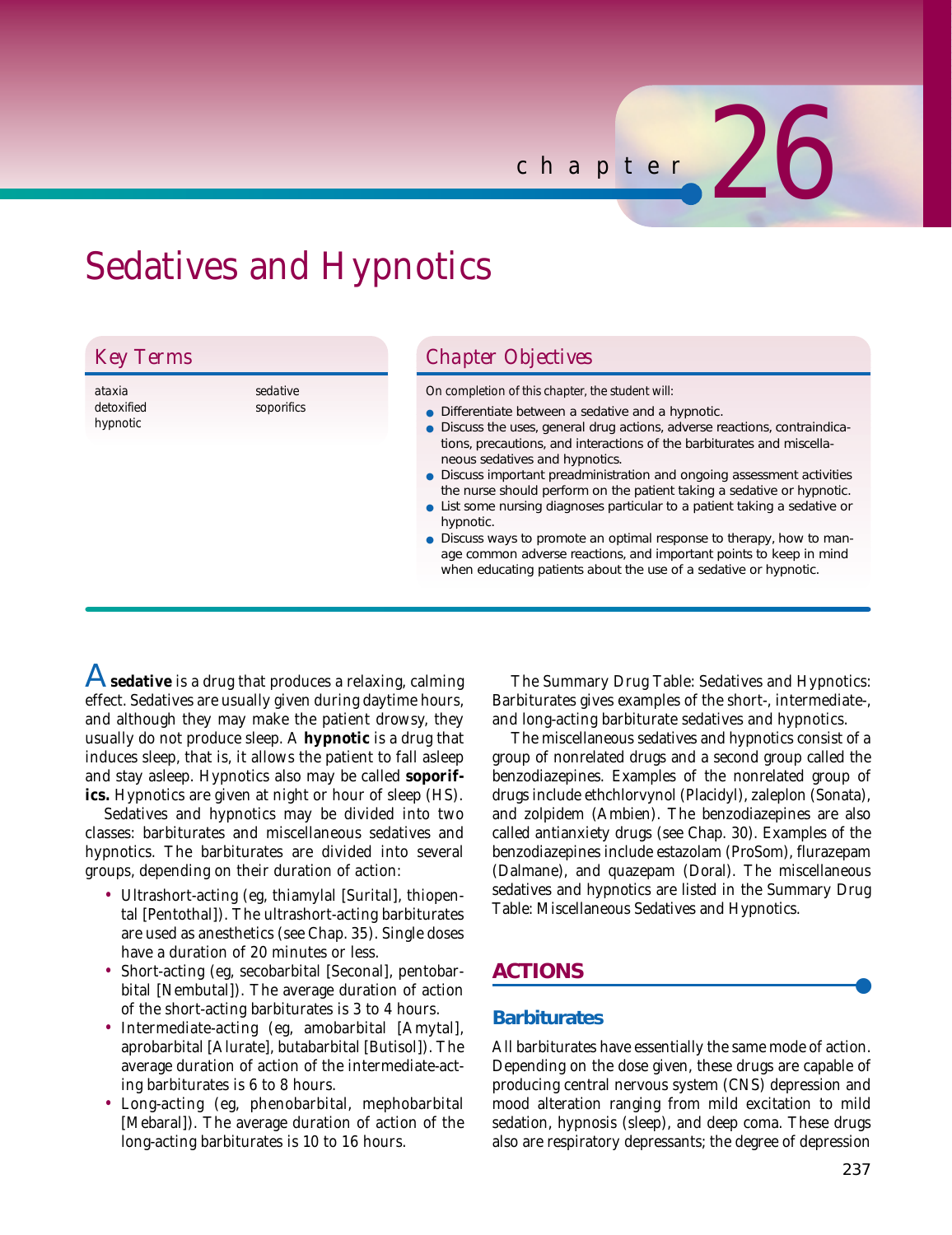| <b>GENERIC NAME</b>                                                | <b>TRADE NAME*</b>                           | <b>USES</b>                                                  | <b>ADVERSE REACTIONS</b>                                                                                                                                                                         | <b>DOSAGE RANGES</b>                                                                                                                   |  |  |
|--------------------------------------------------------------------|----------------------------------------------|--------------------------------------------------------------|--------------------------------------------------------------------------------------------------------------------------------------------------------------------------------------------------|----------------------------------------------------------------------------------------------------------------------------------------|--|--|
| amobarbital sodium<br>am-oh-bar'-bi-tal                            | <b>Amytal Sodium</b>                         | Sedative, hypnotic,<br>preoperative sedation                 | <b>Respiratory and central</b><br>nervous system<br>depression, nausea,<br>vomiting, constipation,<br>diarrhea, bradycardia,<br>hypotension, syncope,<br>hypersensitivity<br>reactions, headache | Sedative: 200 mg<br>1-2 h before<br>surgery IM; IV:<br>65-500 mg                                                                       |  |  |
| aprobarbital<br>a-pro-bar'-bi-tal                                  | Alurate                                      | Sedative, hypnotic                                           | Same as amobarbital<br>sodium                                                                                                                                                                    | Sedative: 40 mg<br>PO TID                                                                                                              |  |  |
| butabarbital<br>byoo-ta-bar'-bi-tal                                | Butisol sodium,<br>generic                   | Sedative, hypnotic,<br>preoperative sedation                 | Same as amobarbital<br>sodium                                                                                                                                                                    | Sedative: 15-30 mg<br>PO TID, QID;<br>hypnotic: 50-100 mg PO;<br>preoperative sedation:<br>50-100 mg PO<br>60-90 min before<br>surgery |  |  |
| mephobarbital<br>me-foe-bar'-bi-tal                                | Mebaral                                      | Sedative, epilepsy                                           | Same as amobarbital<br>sodium                                                                                                                                                                    | Sedative: 32-100<br>mg PO TID, QID;<br>epilepsy: 400-600 mg/d                                                                          |  |  |
| pentobarbital<br>sodium<br>pen-toe-bar'-bi-tal                     | Nembutal Sodium,<br>generic                  | Sedative, hypnotic,<br>preoperative sedation                 | Same as amobarbital<br>sodium                                                                                                                                                                    | Sedative: 200 mg<br>TID-QID; hypnotic:<br>100 mg HS                                                                                    |  |  |
| phenobarbital<br>fee-noe-bar'-bi-tal                               | Bellatal, Luminal,<br>Solfoton, (parenteral) | Insomnia, seizures,<br>convulsive episodes,<br>preanesthetic | Somnolence, agitation,<br>confusion, ataxia,<br>vertigo, CNS<br>depression, nightmares,<br>nausea, constipation,<br>bradycardia,<br>hypotension,<br>respiratory depression                       | 30-200 mg/d PO;<br>30-320 mg/d IM<br>or IV                                                                                             |  |  |
| secobarbital sodium<br>see-koe-bar'-bi-tal                         | generic                                      | Hypnotic, preoperative<br>sedation                           | Same as amobarbital<br>sodium                                                                                                                                                                    | Hypnotic: 100 mg<br>HS; sedation:<br>200-300 mg                                                                                        |  |  |
| *The term generic indicates the drug is available in generic form. |                                              |                                                              |                                                                                                                                                                                                  |                                                                                                                                        |  |  |

#### **SUMMARY DRUG TABLE SEDATIVES AND HYPNOTICS: BARBITURATES**

usually depends on the dose given. When these drugs are used as hypnotics, their respiratory depressant effect is usually similar to that occurring during sleep.

The sedative or hypnotic effects of the barbiturates diminishes after approximately 2 weeks. Persons taking these drugs for periods longer than 2 weeks may have a tendency to increase the dose to produce the desired effects (eg, sleep, sedation). Physical and psychological dependence may occur, especially after prolonged use of high doses. Discontinuing use of a barbiturate after prolonged use may result in severe, and sometimes fatal, withdrawal symptoms.

#### *Effect of the Barbiturates on Sleep*

Sleep occurs in four stages that include varying degrees of wakefulness followed by deeper sleep throughout the sleep cycle. The stages in the sleep cycle fall into two areas: rapid eye movement (REM) sleep and nonrapid eye movement (NREM) sleep. NREM sleep occurs mostly in the early hours of sleep; REM sleep tends to lengthen progressively during the later hours of sleep.

Dreaming occurs mostly during the REM stage of sleep. Dreams appear to be a necessary part of sleep, and when an individual is deprived of dreaming for a prolonged period, a psychosis can develop. Sleep induced by a barbiturate reduces the amount of time spent in the REM stage (the dreaming stage) of sleep. Abrupt discontinuation of the barbiturates can cause increased dreaming, nightmares, or insomnia.

#### **Miscellaneous Sedatives and Hypnotics**

Miscellaneous or nonbarbiturate sedatives and hypnotics have essentially the same mode of action as the barbiturates, that is, they depress the CNS. However,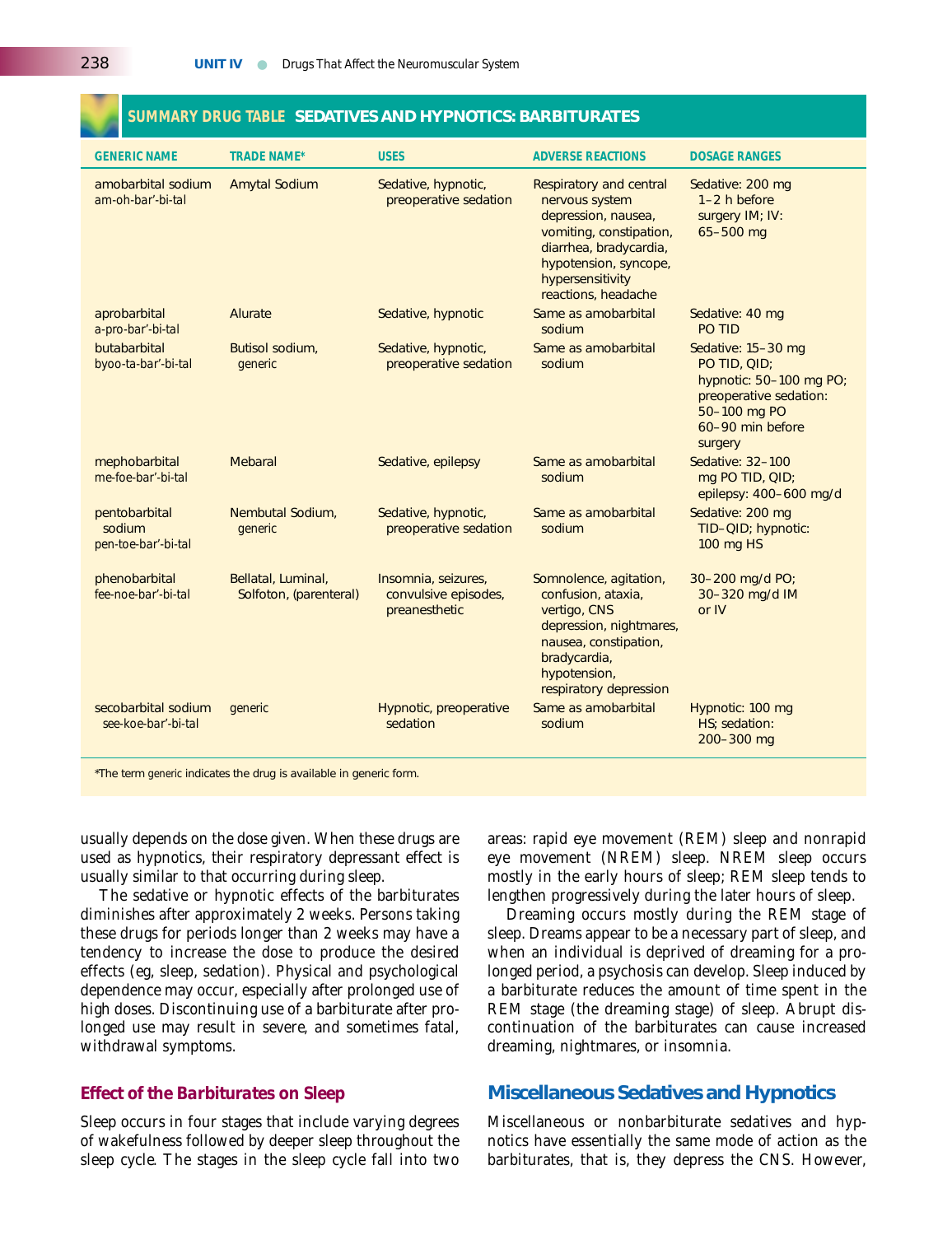#### **SUMMARY DRUG TABLE SEDATIVES AND HYPNOTICS: MISCELLANEOUS**

| <b>GENERIC NAME</b>                                            | <b>TRADE NAME*</b>                 | <b>USES</b>                                                      | <b>ADVERSE REACTIONS</b>                                                                                                       | <b>DOSAGE RANGES</b>                                                                                            |
|----------------------------------------------------------------|------------------------------------|------------------------------------------------------------------|--------------------------------------------------------------------------------------------------------------------------------|-----------------------------------------------------------------------------------------------------------------|
| chloral hydrate<br>klor-al hye'-drate                          | Aquachloral,<br>Noctec,<br>generic | Hypnotic, sedative                                               | Disorientation, gastric irritation,<br>nausea, vomiting, delirium,<br>light-headedness, vertigo,<br>hypersensitivity reactions | Sedative: 250 mg PO TID;<br>hypnotic: 500 mg-1 g PO                                                             |
| dexmedetomidine<br><b>HCL</b><br>dex-meh-dih-<br>toe'-mih-deen | Precedex                           | Sedation of intubated<br>and mechanically<br>ventilated patients | Hypotension, nausea, bradycardia,<br>hypoxia, dizziness, headache,<br>apnea, blood pressure<br>fluctuations                    | 0.2-0.7 mcg/kg/h (rate<br>adjusted to achieve the<br>desired level of sedation)                                 |
| ethchlorvynol<br>eth-klor-vi'-nole                             | Placidyl                           | <b>Hypnotic</b>                                                  | Vomiting, gastric upset, dizziness,<br>blurred vision, hypotension                                                             | 500-1000 mg PO                                                                                                  |
| glutethimide<br>gloo-teth'-i-mide                              | generic                            | <b>Hypnotic</b>                                                  | Drowsiness, skin rash,<br>vertigo, headache,<br>depression                                                                     | 250-500 mg PO                                                                                                   |
| paraldehyde<br>par-al'-de-hyde                                 | Paral,<br>generic                  | Sedative, hypnotic,<br>delirium tremens                          | Strong unpleasant breath,<br>GI upset, rash                                                                                    | Sedative: 5-10 mL PO,<br>rectal; hypnotic: 10-30 mL<br>PO, 10-20 mL<br>rectal; delirium<br>tremens: 10-35 mL PO |
| zaleplon<br>zal'-ah-plahn                                      | Sonata                             | Insomnia                                                         | Dizziness, headache, drowsiness,<br>anxiety, rebound insomnia,<br>nausea, visual impairment,<br>myalgia                        | 10 mg PO HS                                                                                                     |
| zolpidem tartrate<br>zol'-pih-dem                              | Ambien                             | <b>Hypnotic</b>                                                  | Drowsiness, amnesia,<br>dizziness, nausea,<br>vomiting, diarrhea                                                               | 10 mg PO                                                                                                        |
| <b>Benzodiazepines</b>                                         |                                    |                                                                  |                                                                                                                                |                                                                                                                 |
| estazolam<br>es-taz'-e-lam                                     | ProSom                             | <b>Hypnotic</b>                                                  | Headache, heartburn, nausea,<br>palpitations, rash,<br>somnolence, vomiting,<br>weakness, body and<br>joint pain               | $1-2$ mg PO                                                                                                     |
| flurazepam<br>flur-az'-e-pam                                   | Dalmane,<br>generic                | <b>Hypnotic</b>                                                  | Same as estazolam                                                                                                              | 15-30 mg PO                                                                                                     |
| quazepam<br>kwa'-ze-pam                                        | Doral                              | <b>Hypnotic</b>                                                  | Same as estazolam                                                                                                              | 7.5-15 mg PO                                                                                                    |
| temazepam<br>te-maz'-e-pam                                     | Restoril,<br>generic               | <b>Hypnotic</b>                                                  | Same as estazolam                                                                                                              | 15-30 mg PO                                                                                                     |
| triazolam<br>trye-ay'-zoe-lam                                  | Halcion,<br>generic                | Sedative, hypnotic                                               | Same as estazolam                                                                                                              | 0.125-0.5 mg PO HS                                                                                              |

\*The term *generic* indicates the drug is available in generic form.

the miscellaneous sedatives and hypnotics have a lesser effect on the respiratory rate.

Like the barbiturates, the miscellaneous drugs' sedative or hypnotic effects diminish after approximately 2 weeks. Persons taking these drugs for periods longer than 2 weeks may have a tendency to increase the dose to produce the desired effects (eg, sleep, sedation). Physical and psychological dependence may occur, especially after prolonged use of high doses. However, their addictive potential appears to be less than that of the barbiturates. Discontinuing use of a miscellaneous sedative or hypnotic after prolonged use may result in mild to severe withdrawal symptoms.

## —————————————<del>—————</del>

According to the National Sleep Foundation, insomnia affects nearly 84 million people. It may be caused by lifestyle changes, such as a new job or moving to a new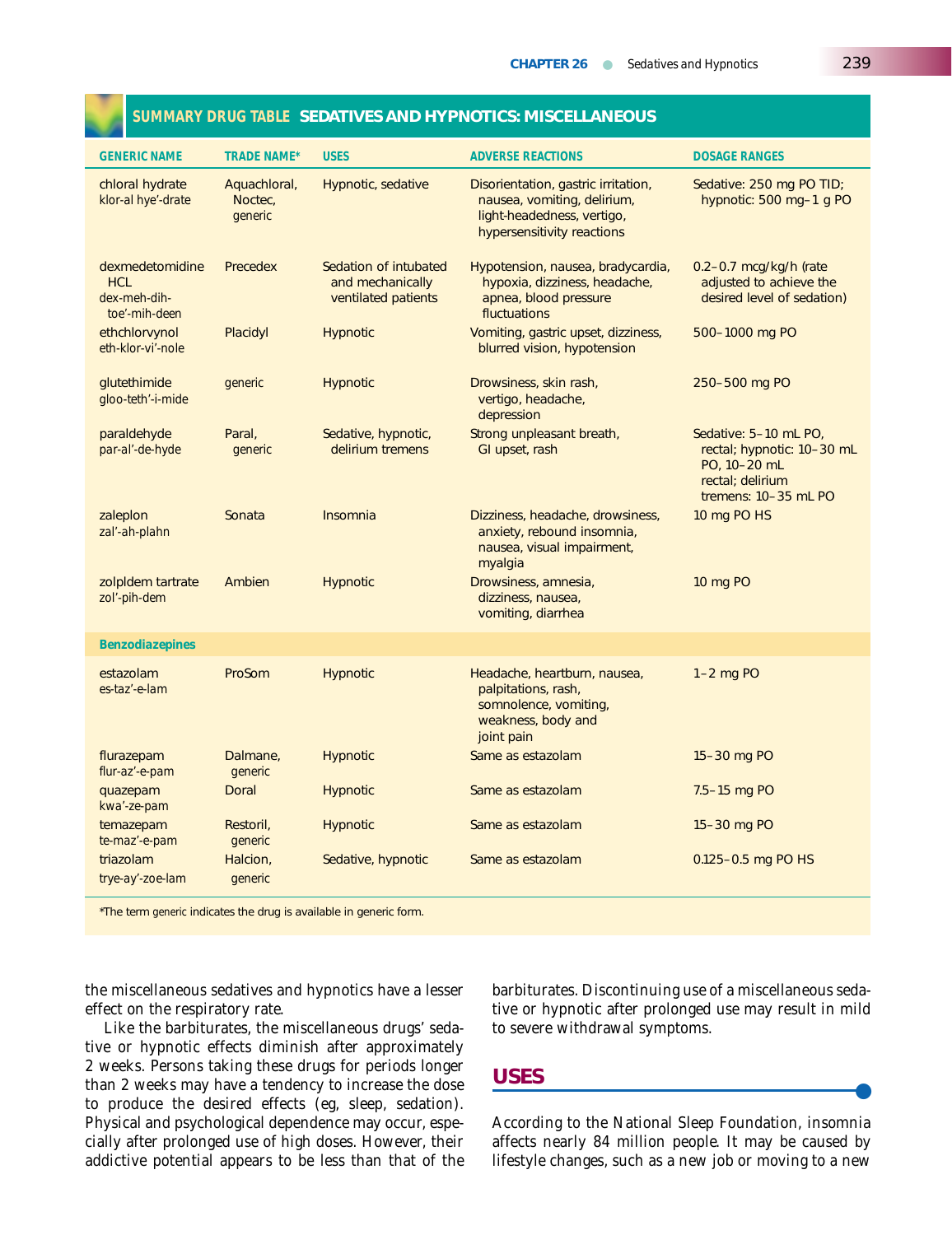town, returning to school, jet lag, pain from arthritis or headaches, stress, or anxiety. The sedatives and hypnotics are primarily used to treat insomnia.

During hospitalization, helping the patient sleep is an important part of the management of illness. Hospitalized patients are in unfamiliar surroundings that are unlike the home situation. There are noises and lights at night, which often interfere with or interrupt sleep. Sleep deprivation may interfere with the healing process; therefore, a hypnotic may be given. These drugs also may be prescribed for short-term use as hypnotics after discharge from the hospital.

Zaleplon, a miscellaneous sedative, is the first prescription sleep preparation that the patient can take, later in the night, if you have at least 4 hours in bed before you become active again. With zaleplon the patient will fall asleep quickly and wake up with little or no aftereffects of the drug.

A hypnotic may be given the night before the operation to prepare the patient for surgery. On the day of surgery, a barbiturate or miscellaneous sedative and hypnotic may be used either alone or with other drugs as part of the preoperative regimen. The anesthesiologist or surgeon selects a drug that is tailored to the patient's needs. When a barbiturate or miscellaneous sedative and hypnotic is used as a hypnotic, a dose larger than that required to produce sedation is given.

#### **Solution** Section of the Section of the Section Alert

*Elderly patients may require a smaller hypnotic dose, and, in some instances, a sedative dose produces sleep.* 

Although the use of barbiturates and miscellaneous sedatives and hypnotics for sedation has largely been replaced by the antianxiety drugs (see Chap. 30), they occasionally may be used to provide sedation before certain types of procedures, such as cardiac catheterization or the administration of a local or general anesthesia. Sedative doses, usually given during daytime hours, may be used to treat anxiety and apprehension. Patients with chronic disease may require sedation, not only to reduce anxiety, but also as an adjunct in the treatment of their disease.

Paraldehyde, a miscellaneous sedative and hypnotic, may be used to treat delirium tremens and other psychiatric conditions. In addition, some barbiturates are used as anticonvulsants (see Chap. 28).

#### **ADVERSE REACTIONS** ●

#### **Barbiturates**

Adverse reactions associated with barbiturate administration include:

• CNS—somnolence, agitation, confusion, CNS depression, ataxia, nightmares, lethargy, residual sedation (drug hangover), hallucinations, paradoxical excitement

- Respiratory—hypoventilation, apnea, respiratory depression, bronchospasm, laryngospasm
- Gastrointestinal—nausea, vomiting, constipation, diarrhea, epigastric pain
- Cardiovascular—bradycardia, hypotension, syncope
- Hypersensitivity—rash, angioneurotic edema, fever, urticaria
- Other—headache and liver damage.

#### **Miscellaneous Sedatives and Hypnotics**

Adverse reactions associated with administration of the miscellaneous sedatives and hypnotics vary depending on the drug used. Common adverse reactions include dizziness, drowsiness, headache, and nausea. Other adverse reactions that may be seen with the administration of miscellaneous sedatives and hypnotics are listed in the Summary Drug Table: Miscellaneous Sedatives and Hypnotics.

#### **CONTRAINDICATIONS** ●

These drugs are contraindicated in patients with known hypersensitivity to the sedatives or hypnotics. The nurse should not administer these drugs to comatose patients, those with severe respiratory problems, those with a history of drug and alcohol abuse, or to pregnant or lactating women. The barbiturates (eg, amobarbital, butabarbital, secobarbital) are classified as Pregnancy Category D drugs. Most miscellaneous sedatives and hypnotics (eg, zolpidem, chloral hydrate, zaleplon) are Pregnancy Category C drugs. Some benzodiazepines (eg, estazolam, quazepam, temazepam, triazolam) are classified as Pregnancy Category X drugs and can cause damage to the developing fetus if administered during pregnancy.

#### ❊**Nursing Alert**

*Women taking the barbiturates or the benzodiazepines should be warned of the potential risk to the fetus so that contraceptive methods may be instituted, if necessary. A child born to a mother taking benzodiazepines may develop withdrawal symptoms during the postnatal period.* 

#### **PRECAUTIONS** ●

All drugs entering the body ultimately leave the body. Some leave virtually unchanged, whereas others are transformed into other, less-potent chemicals or compounds **detoxified** (to make nontoxic or not harmful) before they are eliminated. Barbiturates and miscellaneous sedatives and hypnotics are detoxified by the liver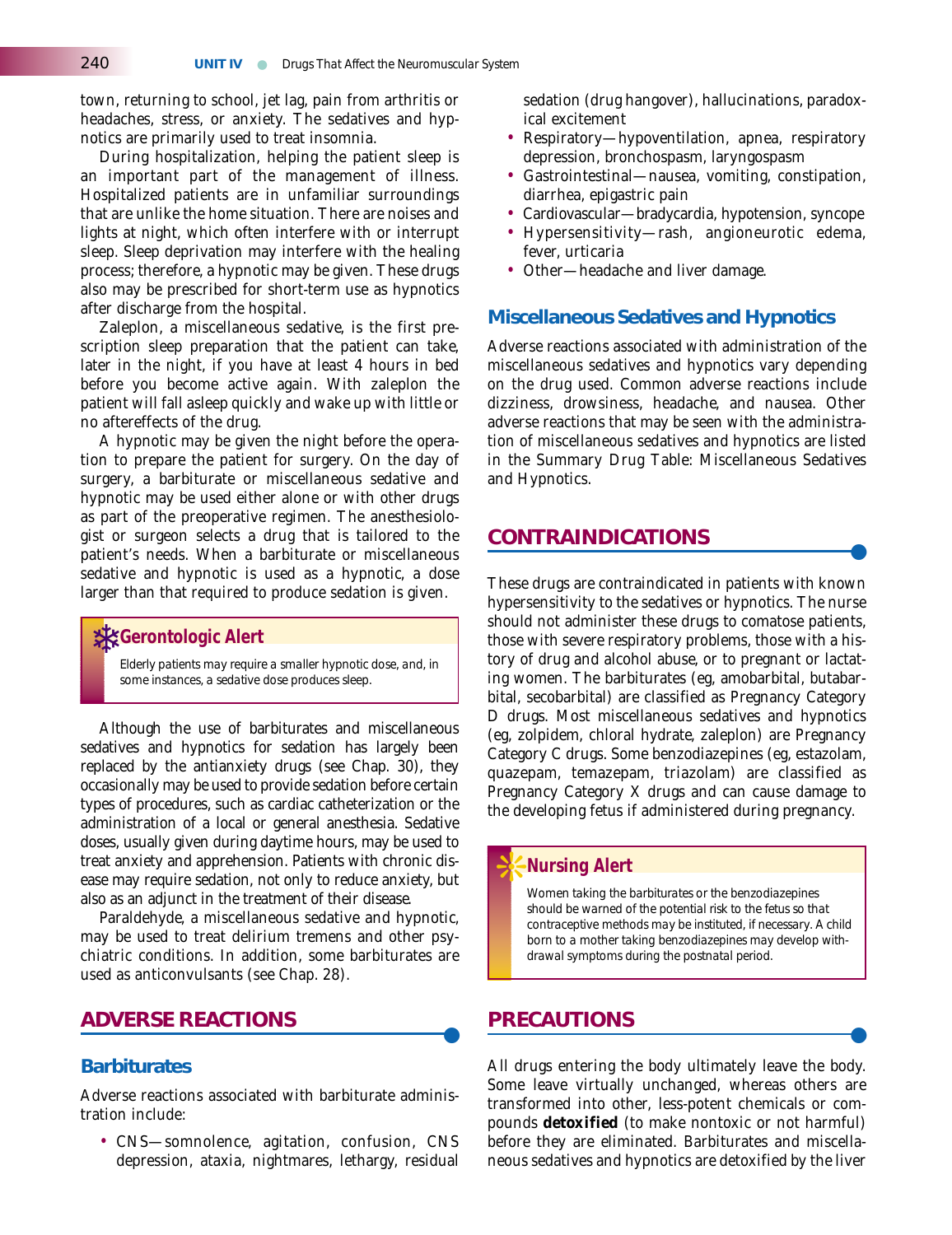and ultimately excreted by the kidney. These drugs are given with great caution to patients with liver or kidney disease because their diseased organs will not be able to detoxify or eliminate the drug, and a drug build-up will occur. The barbiturates should be administered with extreme caution to patients with a history of drug abuse (eg, alcoholics and opiate abusers) or mental illness. If the drugs are prescribed on an outpatient basis, the amount dispensed is limited to the amount needed until the next appointment. These drugs should be used with great caution during lactation. Drowsiness in infants of breastfeeding mothers who have taken the barbiturates has been reported.

#### ❄**Gerontologic Alert**

*The nurse uses these drugs cautiously in older adults or in those who are debilitated because these patients are more sensitive to the effects of the sedatives or hypnotics.* 

#### **INTERACTIONS**

The sedatives and hypnotics have an additive effect when administered with alcohol, antidepressants, narcotic analgesics, antihistamines, or phenothiazines.

#### ❊**Nursing Alert**

*Because narcotic analgesics depress the CNS (see Chap. 19), the nurse should not administer a barbiturate or miscellaneous sedatives and hypnotics approximately 2 hours before or after administration of a narcotic analgesic or other CNS depressant. If the time interval between administration of a narcotic analgesic and a sedative or hypnotic is less than 2 hours, the patient may experience severe respiratory depression, bradycardia, and unresponsiveness.* 

#### ❁**Health Supplement Alert: Melatonin**

*Melatonin is a hormone produced by the pineal gland in the brain. The use of melatonin obtained from animal pineal tissue is not recommended because of the risk of contamination. The synthetic form of melatonin does not carry this risk. However, melatonin is an over-the-counter dietary supplement and has not been evaluated for safety, effectiveness, and purity by the FDA. All of the potential risks and benefits may not be known. Supplements should be purchased from a reliable source to minimize the risk of contamination. Melatonin has been used in treating insomnia, overcoming jet lag, improving the effectiveness of the immune system, and as an antioxidant. The most significant use is for the short-term treatment of insomnia at low doses. Individuals wishing to use melatonin should consult with their primary health care provider or a pharmacist before using the supplement. Possible adverse reactions include headache and depression. Drowsiness may occur within 30 minutes after taking the herb. The drowsiness may persist for an hour or*

*more, affecting any activity that requires mental alertness, such as driving. Although uncommon, allergic reactions to melatonin have been reported. The supplement should be stopped and emergency care sought if symptoms of an allergic reaction (eg, difficulty breathing, hives, or swelling of lips, tongue, or face) occur.* 

#### ❁**Herbal Alert: Valerian**

*Valerian was originally used in Europe and was brought on the Mayflower to North America. The herb is widely used for its sedative effects in conditions of mild anxiety or restlessness. It is particularly useful in individuals with insomnia. Valerian improves overall sleep quality by shortening the length of time it takes to go to sleep and decreasing the number of nighttime awakenings. It does not cause the adverse reactions common with sedative drugs, such as addiction and "drug hangovers" the morning after taking the herb. Valerian is classified as generally recognized as safe (GRAS) for use in the United States. Valerian is used as a tea, tablet, capsule, or tincture. When valerian is used as an aid to sleep, the herb is taken approximately 1 hour before bedtime. The dose is less if used for anxiety, and the herb can be used in combination with other calming herbs, such as lemon balm or chamomile. It may take 2 to 4 weeks before the full therapeutic effect (ie, improvement of mood and sleep patterns) of the herb occurs. Dosages include the following:*

*Tea: 1 to 2 cups/day Capsules/tablets: 300 to 500 mg daily Tincture: 1⁄2 to 1 teaspoon daily Standardized extract: 300 to 400 mg daily* 

#### ● **The Patient Receiving a Sedative or Hypnotic**

#### **ASSESSMENT**

Assessment of the patient receiving a sedative or hypnotic drug depends on the reason for administration and whether the drug is given routinely or as needed.

#### *Preadministration Assessment*

Before administering a barbiturate or miscellaneous sedative and hypnotic, the nurse takes and records the patient's blood pressure, pulse, and respiratory rate. In addition to the vital signs, the nurse assesses the following patient needs.

- Is the patient uncomfortable? If the reason for discomfort is pain, an analgesic, rather than a hypnotic, may be required.
- Is it too early for the patient to receive the drug? Is a later hour preferred?
- Does the patient receive a narcotic analgesic every 4 to 6 hours? A hypnotic may not be necessary because a narcotic analgesic is also capable of causing drowsiness and sleep.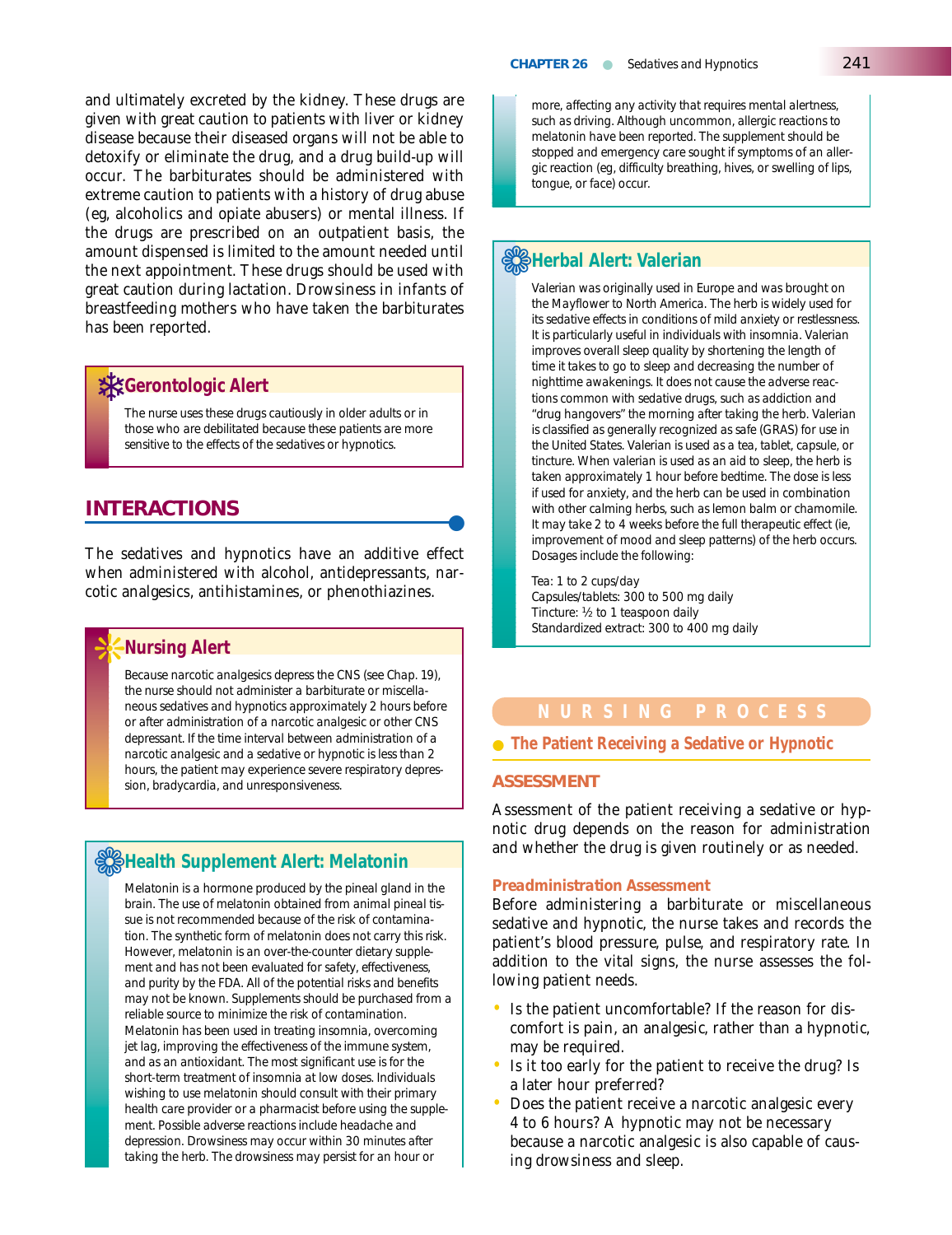• Are there disturbances in the environment that may keep the patient awake and decrease the effectiveness of the drug?

Barbiturates have little or no analgesic action, so the nurse does not give these drugs if the patient has pain and cannot sleep. Barbiturates, when given in the presence of pain, may cause restlessness, excitement, and delirium.

If the patient is receiving one of these drugs for daytime sedation, the nurse assesses the patient's general mental state and level of consciousness. If the patient appears sedated and difficult to awaken, the nurse withholds the drug and contacts the primary health care provider as soon as possible.

#### *Ongoing Assessment*

Before administering the drug each time, the nurse should perform an assessment to include the patient's vital signs (temperature, pulse, respirations, and blood pressure) and level of consciousness (is the patient alert, confused, or lethargic). This is especially important when the drug is ordered to be given as needed. After assessing the patient, the nurse makes a decision regarding administration of the drug.

The nurse checks to see if the drug helped the patient sleep on previous nights. If not, a different drug or dose may be needed, and the nurse should consult the primary health care provider regarding the drug's ineffectiveness.

If the patient has an order for a PRN narcotic analgesic or other CNS depressant and a hypnotic, the nurse should consult the primary health care provider regarding the time interval between administration of these drugs. Usually at least 2 hours should elapse between administration of a hypnotic and any other CNS depressant, but this interval may vary, depending on factors such as the patient's age and diagnosis.

#### ❊**Nursing Alert**

*The nurse withholds the drug and notifies the primary health care provider if any one or more vital signs significantly varies from the database, if the respiratory rate is 10/min or below, or if the patient appears lethargic. In addition, it is important to determine if there are any factors (eg, noise, lights, pain, discomfort) that would interfere with sleep and whether these may be controlled or eliminated.*

#### **NURSING DIAGNOSES**

Drug-specific nursing diagnoses are highlighted in the Nursing Diagnoses Checklist. Other nursing diagnoses applicable to these drugs are discussed in depth in Chapter 4.

#### **Nursing Diagnoses Checklist**

- ✓ **Risk for Injury** related to sedative or hypnotic effects of drug
- ✓ **Disturbed Sleep Pattern** related to adverse drug effects
- **✓ Risk for Impaired Gas Exchange** related to respiratory depression

#### **PLANNING**

The expected outcomes for the patient depend on the reason for administration of a sedative or hypnotic but may include an optimal response to drug therapy (eg, sedation or sleep), management of adverse drug reactions, an absence of drug dependence, and an understanding of and compliance with the postdischarge drug regimen (when applicable).

#### **IMPLEMENTATION**

#### *Promoting an Optimal Response to Therapy*

ENHANCING SLEEP PATTERNS. To promote the effects of the sedative or hypnotic the nurse provides supportive care, such as back rubs, night lights or a darkened room, and a quiet atmosphere. The patient is discouraged from drinking beverages containing caffeine, such as coffee, tea, or cola drinks, which can contribute to wakefulness.

The nurse never leaves hypnotics and sedatives at the patient's bedside to be taken at a later hour; hypnotics and sedatives are controlled substances (see Chap. 1). In addition, the nurse never leaves these drugs unattended in the nurses' station, hallway, or other areas to which patients, visitors, or hospital personnel have direct access. If these drugs are prepared in advance, it is important to place them in a locked cupboard until the time of administration.

When giving these drugs orally, the nurse encourages the patient to drink a full glass of water with the drug. When barbiturates are administered intramuscularly, the nurse gives the drug in the gluteus maximus, vastus lateralis, or other areas where there is little risk of encountering a nerve trunk or major artery. Injection near or into peripheral nerves results in permanent nerve damage. When giving oral paraldehyde, the nurse mixes the drug with cold orange or tomato juice to eliminate some of the pungent taste. When paraldehyde is ordered for rectal administration, the nurse dissolves the dose of the drug (usually 10–20 mL) in one to two parts of oil or isotonic sodium chloride and gives it as a retention enema.

PREVENTING INJURY. After administration of a hypnotic, the nurse raises the side rails and advises the patient to remain in bed and to call for assistance if it is necessary to get out of bed. Patients receiving sedative doses may or may not require this safety measure, depending on the patient's response to the drug. The nurse assesses the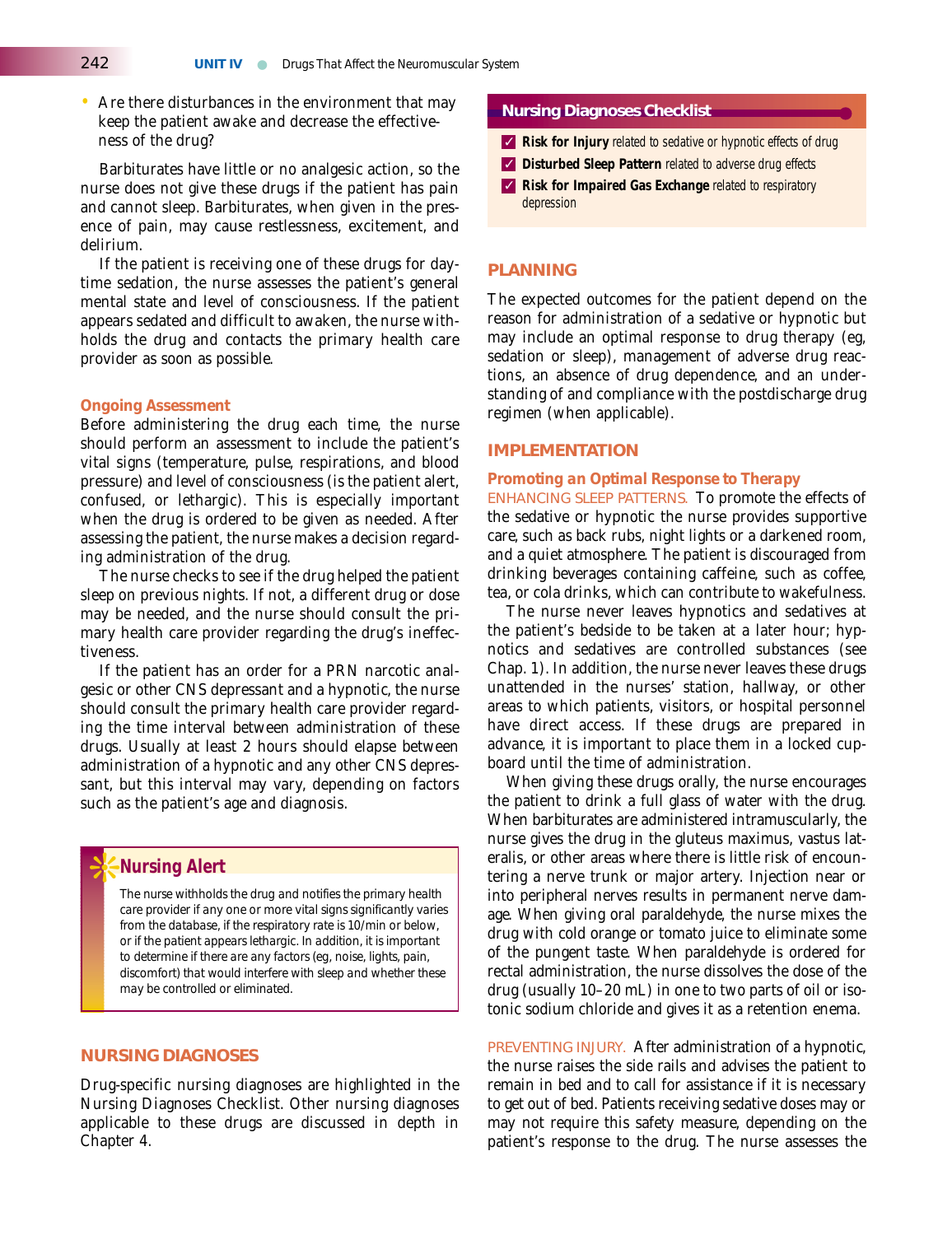patient receiving a sedative dose and determines what safety measures must be taken. The nurse assesses the patient receiving a hypnotic 1 to 2 hours after the drug is given to evaluate the effect of the drug.

#### *Monitoring and Managing Adverse Drug Reactions*

It is important that the nurse observes the patient for adverse drug reactions. During periods when the patient is excited or confused, the nurse protects the patient from harm and provides supportive care and a safe environment. The nurse notifies the primary health care provider if the patient fails to sleep, awakens one or more times during the night, or develops an adverse drug reaction. In some instances, supplemental doses of a hypnotic may be ordered if the patient awakens during the night.

Excessive drowsiness and headache the morning after a hypnotic has been given (drug hangover) may occur in some patients. The nurse reports this problem to the primary health care provider because a smaller dose or a different drug may be necessary. The nurse assists the patient with ambulation, if necessary. When getting out of bed the patient is encouraged to rise to a sitting position first, wait a few minutes, then rise to a standing position.

#### ❄**Gerontologic Alert**

*The older adult is at greater risk for oversedation, dizziness, confusion, or* **ataxia** *(unsteady gait) when taking a sedative or hypnotic. The nurse checks elderly and debilitated patients for marked excitement, CNS depression, and confusion. If excitement or confusion occurs, the nurse observes the patient at frequent intervals (as often as every 5–10 minutes may be necessary) for the duration of this occurrence and institutes safety measures to prevent injury. If oversedation, extreme dizziness, or ataxia occurs, the nurse notifies the primary health care provider.*

MONITORING AND MANAGING RESPIRATORY DEPRES-SION. These drugs depress the CNS and can cause respiratory depression. The nurse carefully assesses respiratory function (rate, depth, and quality) before administering a sedative,  $\frac{1}{2}$  to 1 hour after administering the drug, and frequently thereafter. Toxic reaction of the barbiturates can cause severe respiratory depression, hypoventilation, and circulatory collapse.

#### ❊**Nursing Alert**

*The onset of symptoms of barbiturate toxicity may not occur until several hours after the drug is administered. Symptoms of acute toxicity include CNS and respiratory depression, constriction or paralytic dilation of the pupils, tachycardia, hypotension, lowered body temperature, oliguria, circulatory collapse, and coma. The nurse should report any symptoms of toxicity to the primary health care provider immediately.*

Treatment of barbiturate toxicity is mainly supportive (ie, maintaining a patent airway, oxygen administration, monitoring vital signs and fluid balance). The patient may require treatment for shock, respiratory assistance, administration of activated charcoal, and in severe cases of toxicity, hemodialysis.

MANAGING DRUG DEPENDENCY. Sedatives and hypnotics are best given for no more than 2 weeks and preferably for a shorter time. However, a barbiturate or miscellaneous sedative and hypnotic can cause drug dependency. The nurse must never suddenly discontinue use of these drugs when there is a question of possible dependency. Patients who have been taking a sedative or hypnotic for several weeks should be gradually withdrawn from the drug to prevent withdrawal symptoms. Symptoms of withdrawal include restlessness, excitement, euphoria, and confusion. Withdrawal can result in serious consequences, especially in those with existing diseases or disorders.

#### *Educating the Patient and Family*

In educating the patient and family about barbiturates and miscellaneous sedatives and hypnotics, several general points must be considered, as well as teaching about two common abuses of these drugs.

The nurse gives the patient and family an explanation of the prescribed drug and dosage regimen, as well as situations that should be avoided. The nurse develops a teaching plan to include one or more of the following items of information:

#### GENERAL TEACHING POINTS

- Do not drink any alcoholic beverage 2 hours before, with, or 8 hours after taking the drug.
- If the drug appears to be ineffective, contact the primary health care provider. Do not increase the dose unless advised to do so by the primary health care provider.
- Notify the primary health care provider if any adverse drug reactions occur.
- The primary health care provider usually prescribes these drugs for short-term use only.
- When taking the drug as a sedative, be aware that the drug can impair the mental and physical abilities required for performing potentially dangerous tasks, such as driving a car or operating machinery.
- Observe caution when getting out of bed at night after taking a drug for sleep. Keep the room dimly lit and remove any obstacles that may result in injury when getting out of bed. Never attempt to drive or perform any hazardous task after taking a drug intended to produce sleep.
- Do not use these drugs if you are pregnant, considering becoming pregnant, or breastfeeding.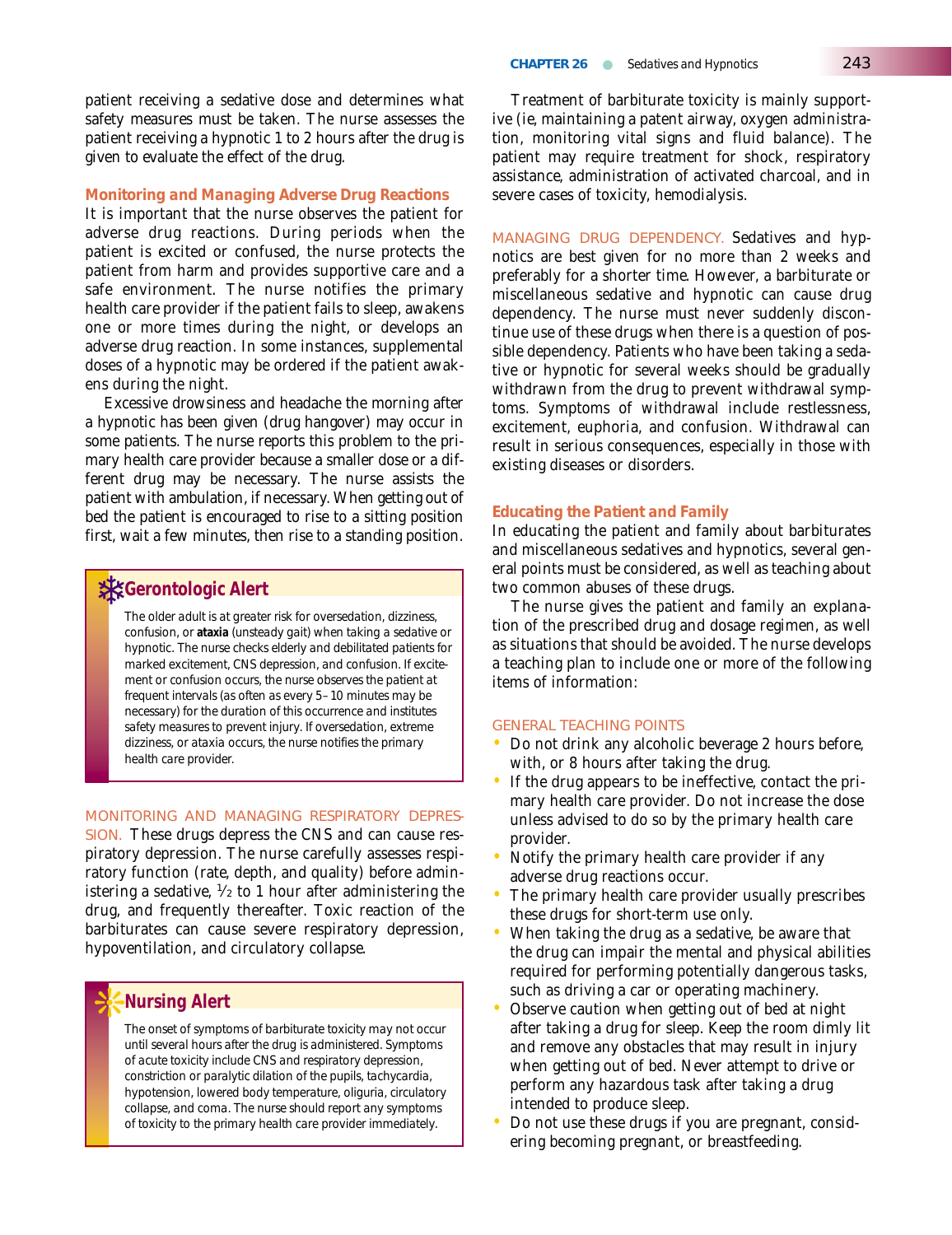• Do not use over-the-counter (OTC) cold, cough, or allergy drugs while taking this drug unless their use has been approved by the primary health care provider. Some of these products contain antihistamines or other drugs that also may cause mild to extreme drowsiness. Others may contain an adrenergic drug, which is a mild stimulant, and therefore will defeat the purpose of the drug.

#### ZALEPLON

- Zaleplon may be taken at bedtime or later in the night if the you have at least 4 hours of bedtime left. You will still wake up naturally without excessive drowsiness in the morning.
- Zaleplon should not be given with a high fat meal or snack because fat interferes with absorption of the drug.

TEACHING ABOUT ABUSE. Sedatives and hypnotics are subject to abuse when taken on an outpatient basis. The most common abuses are increasing the dose of the drug and drinking an alcohol beverage shortly before, with, or shortly after taking the sedative or hypnotic. The nurse emphasizes the importance of not increasing the dosage of the drug and the dangers of consuming alcohol while taking a sedative or hypnotic.

*Increasing the Dosage.* Sedatives and hypnotics can become less effective after they are taken for a period of time. Thus, there may be a tendency to increase the dose without consulting the primary health care provider. To ensure compliance with the treatment regimen, the nurse emphasizes the importance of not increasing or decreasing the dose unless a change in dosage is recommended by the primary health care provider. In addition, the nurse stresses the importance of not repeating the dose during the night if sleep is interrupted or sleep only lasts a few hours unless the primary health care provider has approved taking the drug more than once per night.

*Use With Alcohol.* Alcohol is a CNS depressant, as are the sedatives and hypnotics. When alcohol and a sedative or hypnotic are taken together, there is an additive effect and an increase in CNS depression, which has, on occasion, resulted in death. The nurse must emphasize the importance of not drinking alcohol while taking this drug and stress that the use of alcohol and any one of these drugs can result in serious effects.

#### **EVALUATION**

- The therapeutic effect is achieved and the sleep pattern improved.
- Adverse drug reactions are identified, reported to the primary health care provider, and managed successfully through appropriate nursing interventions.
- The patient is free of drug dependence.
- The patient and family demonstrate an understanding of the drug regimen.
- The patient verbalizes the importance of complying with the prescribed therapeutic regimen.
- The patient verbalizes an understanding of what to avoid while taking the drug.

#### ● *Critical Thinking Exercises*

- **1.** *Ms. Parker's husband was killed in an automobile accident, and she has had trouble coping with her loss. She complains of being unable to sleep for more than an hour before she wakes. The primary health care provider prescribes a hypnotic, one capsule per night for use during the next 3 weeks. In 2 weeks, she calls the primary health care provider's office and asks for a refill of her prescription. Determine what questions you would you ask Ms. Parker. Explain why you would ask them.*
- **2.** *Mr. Davidson, who is 67 years old, is to be discharged after major bowel surgery. The primary health care provider gives him a prescription for 24 tablets of zolpidem (Ambien). When reading Mr. Davidson's chart you note that he works part time on weekends as a bartender. Discuss what you would emphasize when explaining the prescription to Mr. Davidson.*
- **3.** *Mr. Allen, who is hospitalized in the coronary care unit with a myocardial infarction, is restless and tells you that although he has been able to sleep other nights while in the hospital, he is unable to sleep tonight. Although he has an order for flurazepam (Dalmane) 30 mg HS, analyze what you would investigate before making a decision regarding administration of the hypnotic.*
- **4.** *Discuss and give a rationale for situations or conditions in which sedatives would be contraindicated.*
- **5.** *Explain why sedatives or hypnotics must be given cautiously in older adults.*

#### ● *Review Questions*

- **1.** Ms. Brown has arthritis in her lower back, and the pain keeps her awake at night. She asks if she can have a "sleeping pill." In considering her request the nurse must take into account that .
	- **A.** barbiturates, if given in the presence of pain, may cause excitement or delirium
	- **B.** a hypnotic may be given instead of an analgesic to relieve her pain
	- **C.** hypnotics often increase the pain threshold
	- **D.** a hypnotic plus an analgesic is best given in this situation